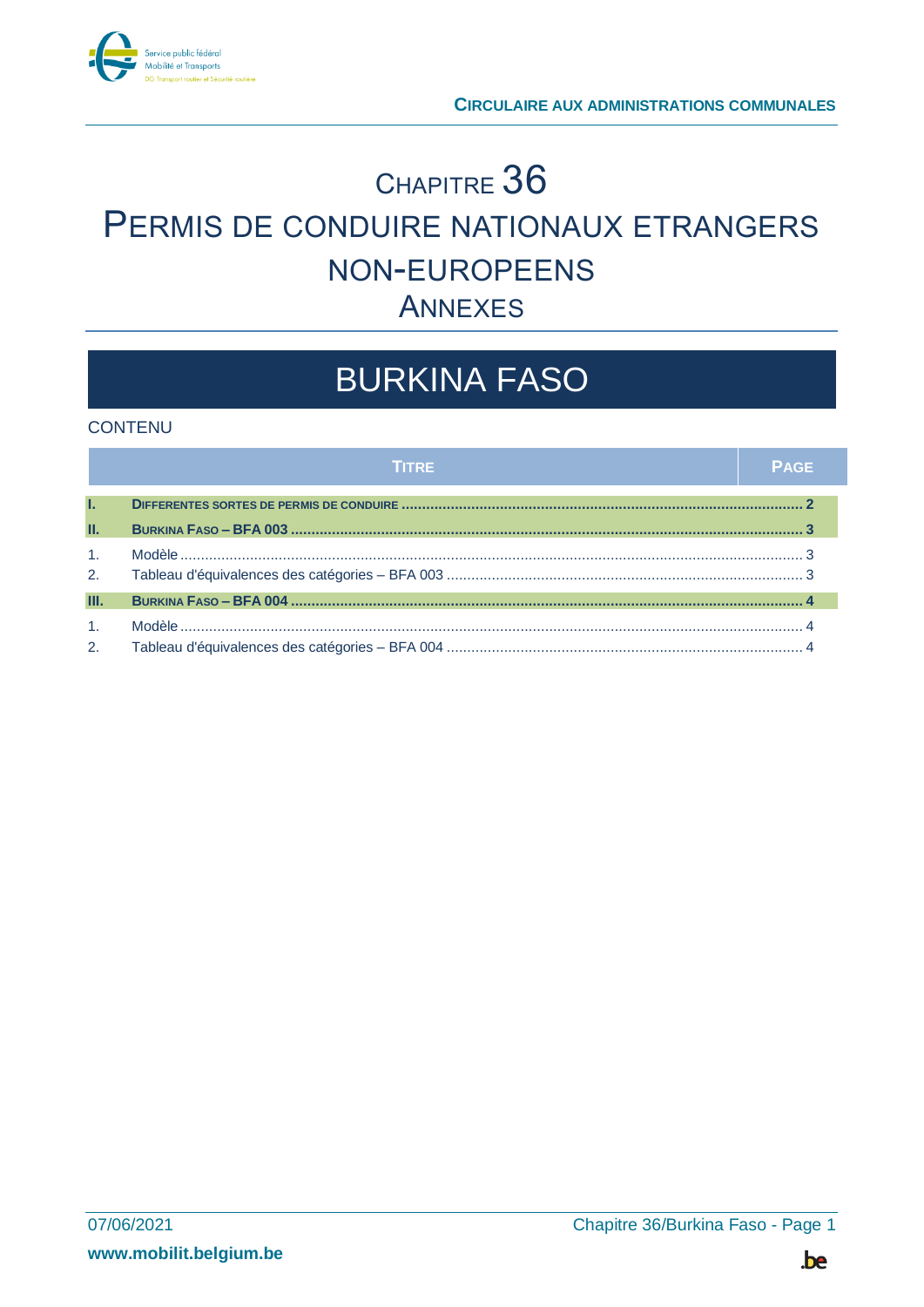

### <span id="page-1-0"></span>**I. DIFFERENTES SORTES DE PERMIS DE CONDUIRE**

| REFE-<br><b>RENCE DU</b><br><b>PERMIS</b> | <b>IMAGE</b>                                                                                                                                                                                                                                                                                                                                                                                                                                      | DÉLIVRÉ À<br>PARTIR DE | <b>DÉLIVRÉ</b><br>JUSQU'AU | <b>VALIDITÉ</b><br><b>DU</b><br><b>DOCUMENT</b> |
|-------------------------------------------|---------------------------------------------------------------------------------------------------------------------------------------------------------------------------------------------------------------------------------------------------------------------------------------------------------------------------------------------------------------------------------------------------------------------------------------------------|------------------------|----------------------------|-------------------------------------------------|
| <b>BFA 003</b>                            | <b>NUMPERTAIN</b><br><b>SPECIMEN</b><br><b>PERMIS</b><br>DE<br><b>CONDUIRE</b>                                                                                                                                                                                                                                                                                                                                                                    | 1994                   |                            | Permanent                                       |
| <b>BFA 004</b>                            | Burkina Fase & PERMIS DE CONDUIRE<br>1. Nom<br>TextF01 M1 L2 21/03/2019 09:12:15<br>2. Pránom(s)<br>3. Date at lieu de naissance<br>4a. Date de délivrance<br>4b. Date despiration de<br>4d. Numéro d'Identification personnel (NIP)<br>TextF07 NIP<br>5. Numéro du permis<br>4c. Nom ou cachet de l'autorit<br>7. Signature du titulaire<br>TextF11-NOM AUT<br>Signati<br>Catégories de véhicules<br>TextF09 DOC NB<br>TextF10 CATEGORIE TextF12 |                        | Délivré<br>actuellement    |                                                 |

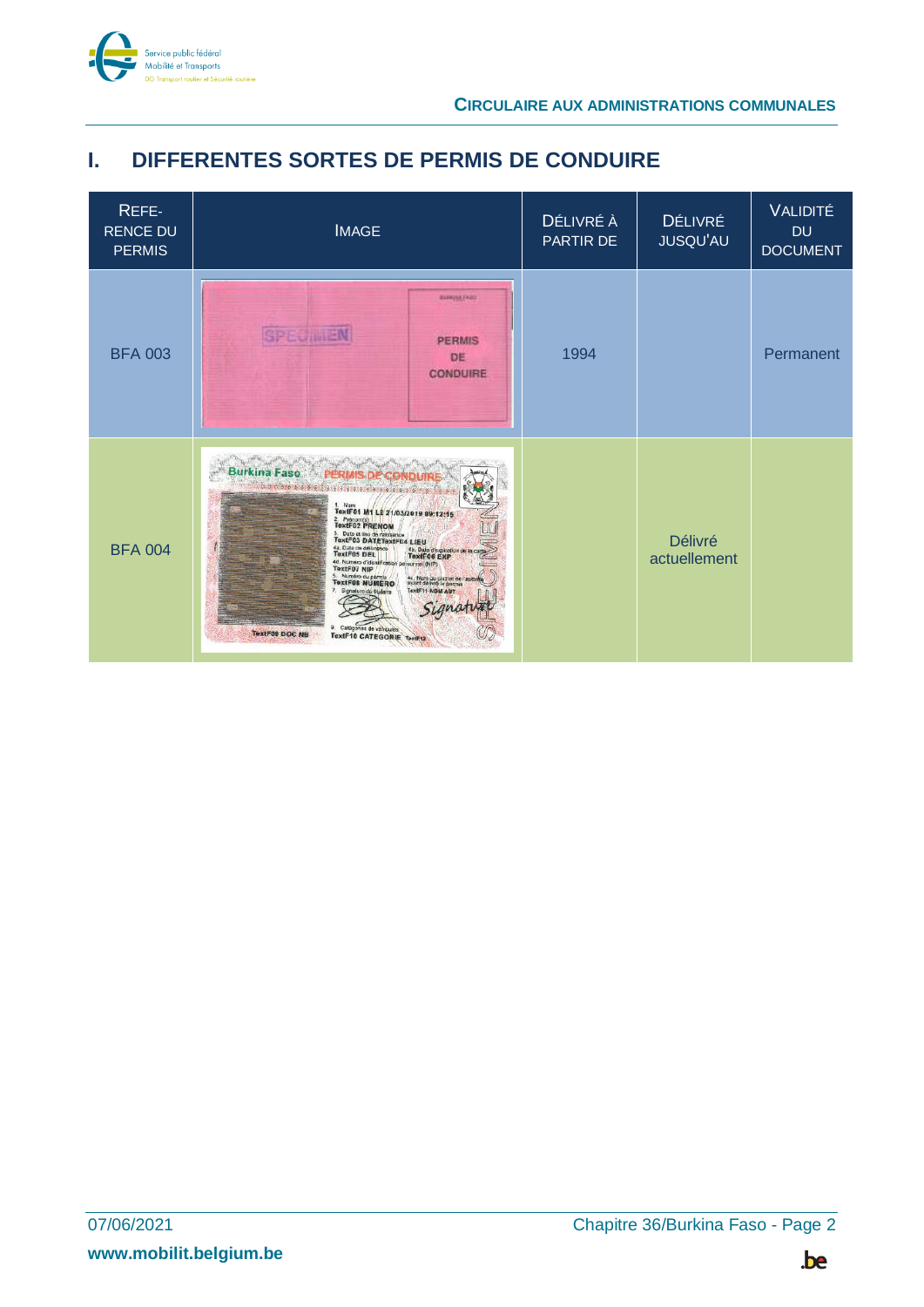

#### <span id="page-2-0"></span>Ш. **BURKINA FASO - BFA 003**

#### <span id="page-2-1"></span> $1<sub>1</sub>$ **MODELE**



#### <span id="page-2-2"></span> $2.$ TABLEAU D'EQUIVALENCES DES CATEGORIES - BFA 003

| CATEGORIE ETRANGERE     | CATEGORIES CORRESPONDANTES  |
|-------------------------|-----------------------------|
| A <sub>1</sub>          |                             |
| $\overline{\mathsf{A}}$ |                             |
| B                       | B                           |
| C                       |                             |
| D                       |                             |
| E                       |                             |
|                         | <b>B</b> + attestation CARA |